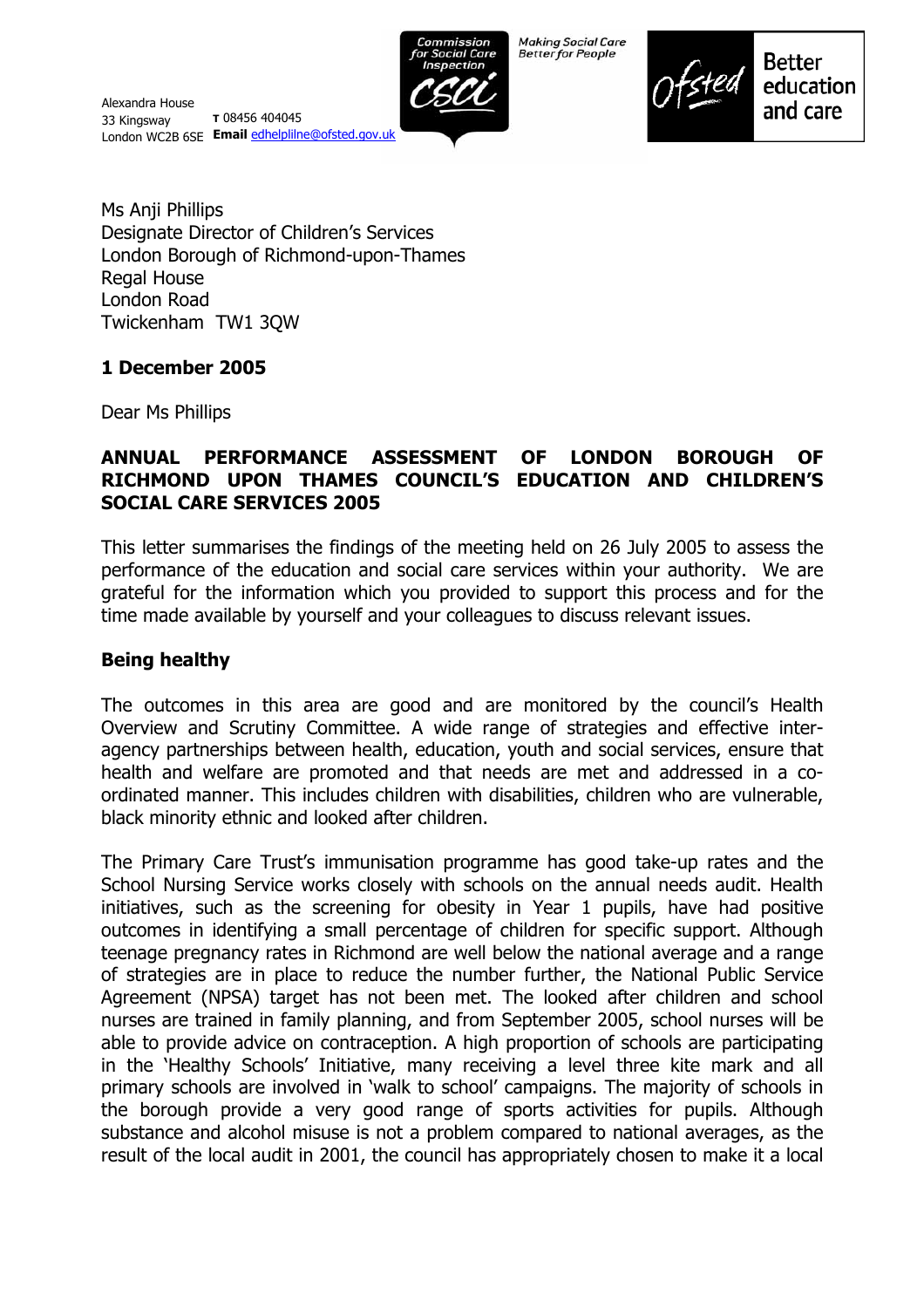



priority in conjunction with the Youth Service and all secondary schools deliver a drug prevention programme.

A multi-professional health and education team focuses on identifying and meeting mental health issues. The Child and Adolescent Mental Health Commissioning Group has led in key service developments, with more integrated frontline delivery. These include support workers placed in the multi-agency Adolescent Resource Team, Looked After Children Team and Youth Offending Team. The Youth Offending Team perform well above the national average in addressing the acute mental health needs of young people who are sentenced and are improving performance with non-acute mental health needs.

#### **Staying safe**

The outcomes in this area are good. Policies, plans and procedures are in place to ensure that children and young people, including those who are looked after and those with disabilities, are provided with the safe environment to which they are entitled. Although the numbers of black minority ethnic children within the authority are low, appropriate planning is in place to meet their needs. The authority has implemented the Integrated Childrenís System (ICS) which has improved procedures and practice with cases referred to the service and has enabled better monitoring of support and performance. All schools in the borough comply with child protection legislation and are at least satisfactory, with the majority being good or very good in caring for children's welfare, health and safety needs.

The incidence of child abuse and neglect is minimised. Referrals of children in need are low and reducing but the number of children on the child protection register is rising. Children with special educational needs (SEN) and disabilities are involved in their assessments and reviews, and almost all have transition plans in place at age 14+. Safeguarding protocols are in place and fully operational for looked after children placed out-borough and all looked after children have a named social worker. Systems are in place for missing children. All young looked after children are now placed in foster care or for adoption. All child protection cases are reviewed at the required time intervals. The safeguarding of children is led through the Area Child Protection Committee supported by the Workforce Development Unit which provides appropriate training on safeguarding issues and promotes joint working with partner agencies. The council's Children's Quality Services Group also monitors performance through regular audit and reporting.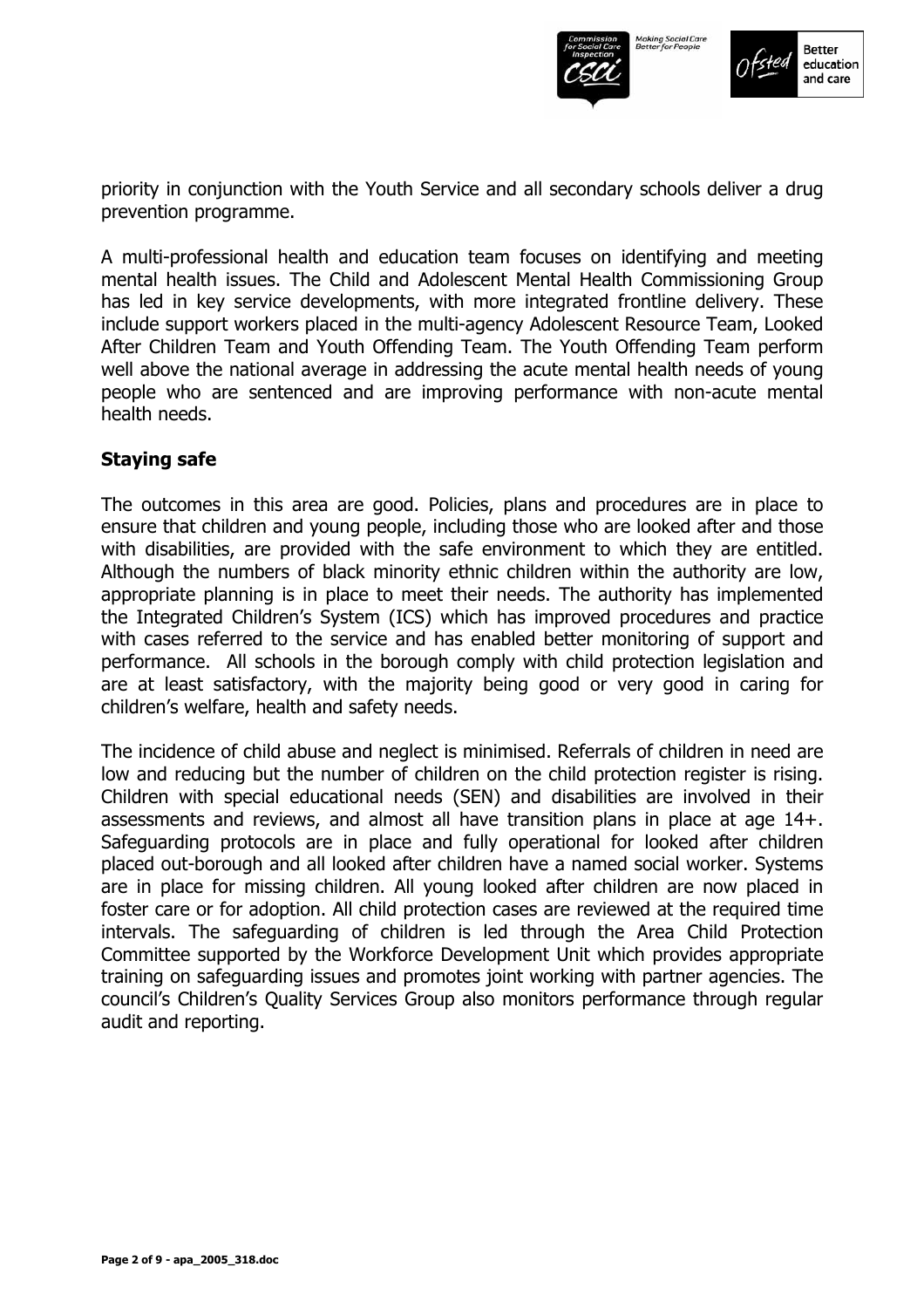

**Better** education and care

# **Enjoying and achieving**

Outcomes in this area are good. The overall quality of early years provision is good, effectively promotes children's development and supports them well in meeting the early learning goals. However a small percentage of providers require action following inspection and this is higher than the national average.

Standards at the end of Key Stages 1,2,3 and 4 are above national averages, although there is no consistent improvement trend for GCSE 5  $A^*$  - C, and the value added between Key Stage 2 and 3 is below the national average. Appropriate support is provided to ensure that educational provision is of a good quality and that national strategies are implemented effectively. The authority has worked well with schools in difficulty or causing concern and has improved support for minority ethnic pupils and travellers so that it is now highly satisfactory. A very high number of schools are graded good or very good for overall effectiveness following inspection. There has been good recognition of areas for improvement which include addressing value added overall, boysí underachievement and developing a flexible curriculum at Key Stage 4. The authority has worked successfully with external partners to introduce improvement programmes and to supplement areas where in-house expertise is not available.

Although improving, the educational achievement of looked after children is poor relative to national and statistical neighbours. A multi-disciplinary team supports looked after children, all have personal education plans and their progress is monitored. There are training forums for identified teachers and therapy advice is available. Individual tutoring is purchased for looked after children where necessary.

Attendance rates within the authority have been unsatisfactory and are now improving, with the result that in both primary and secondary schools attendance is now in line with national averages. However, unauthorised absence in secondary schools remains higher than national average and statistical neighbours, as does the absence rate of looked after children.

The rate of primary exclusions is below the national average but in secondary is above. A good range of provision is offered to pupils out of school and all receive a minimum of 20 to 25 hours per week of tuition, with all Key Stage 4 pupils taking part in accredited courses. Connexions Personal Advisers support all children on these programmes.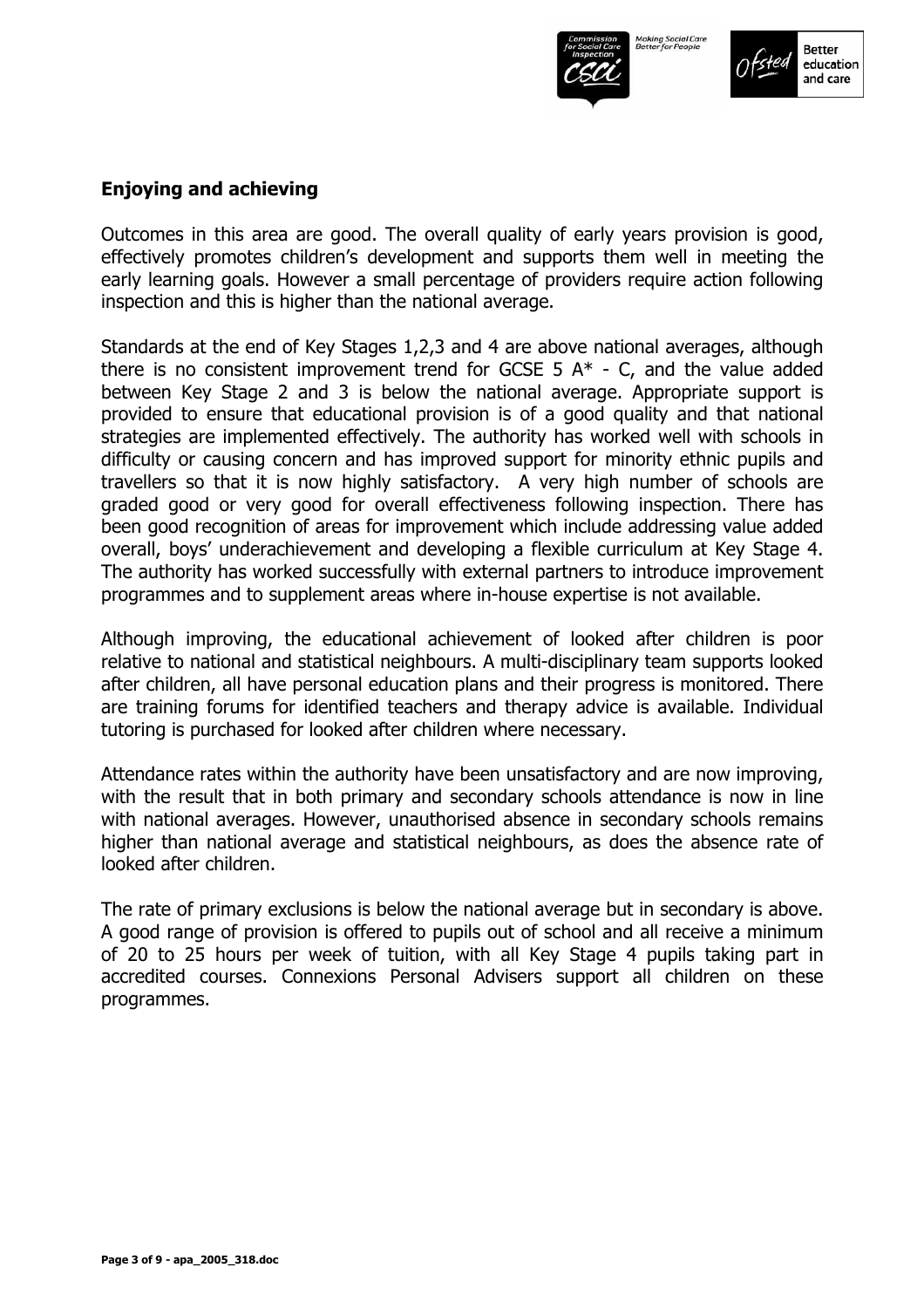



Many schools in Richmond provide a good range of extra curricular activities and wrap around services for their pupils. A co-ordinated programme of recreational activities for all children including those with SEN or disability is provided by a number of council, school and voluntary providers and almost 40% of children and young people make use of the Youth Service. Children and young people are also engaged via arts projects and have free access to arts and culture events.

The number of children for whom the authority maintains a statement for SEN is in line with the national average. Children with SEN are involved in their assessments and reviews and are able to voice their views through their representative group to the Youth Forum. A broad range of vocational education is in place and youth offenders of school age are offered appropriate alternative educational provision.

#### **Making a positive contribution**

Outcomes in this area are good. Through the Children and Young Peoples Strategic Partnership, a range of 'Hear By Right' workshops and training events enabled children and young people in Richmond to identify their priorities for the services which they receive and subsequently develop a shared vision with the council. Participants included children with special educational needs and disabilities, care leavers and looked after children. "Hear by Right" cited the council as an example of best practice in engaging young people. In addition, a "Black Pupils Voices" video has been produced and individual agencies have systems in place for obtaining client feedback. Vulnerable users report well of the services they receive.

Children, young people and their parents are well supported at key points in their life. Statutory reviews are given appropriate status to ensure that plans are in place for the next stage of school or adult life and as a result, almost all looked after children and children with SEN contribute to their assessments and statutory reviews. Transitional plans are in place for all care leavers. The cohort of youth offenders is small compared to national figures, but the Youth Offending Team works effectively with young people and partner agencies and, as a result, has seen a reduction in offenders and reoffenders. There is a strong downward trend in the number of final warnings and convictions of looked after children. The Youth Offending Team has systems in place to identify and work with children and young people at risk of offending before they do so.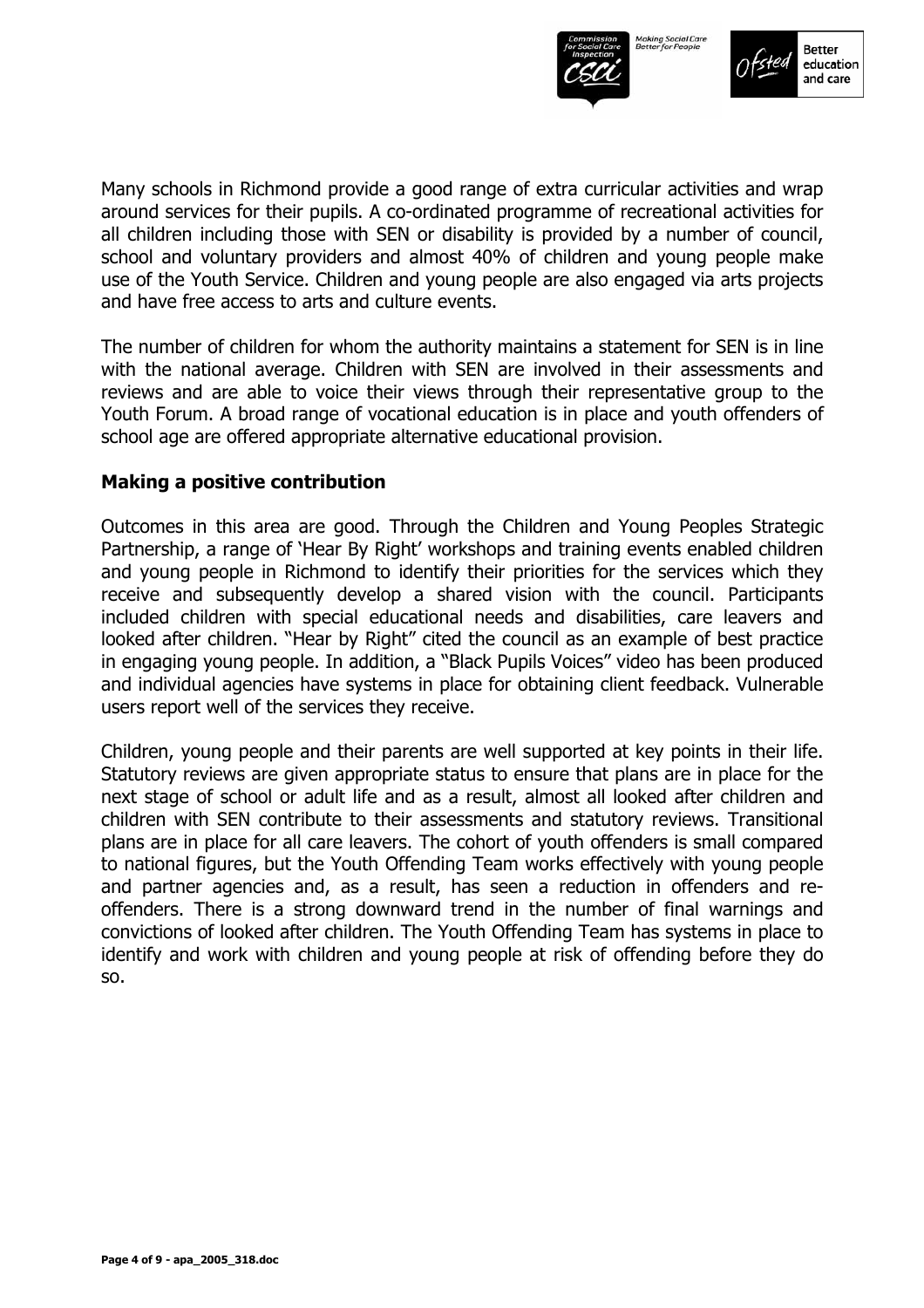



#### **Achieving economic well-being**

Outcomes in this area are good. There has been a significant increase in the number of 14-19 year olds in education, training and employment (ETE) and targets have been exceeded, including that for post 16 black minority ethnic pupils. The multi-agency 14- 19 Strategy Group is effective, with all key partners in place. The 14-19 School and College Operational Group supports curriculum planning, pastoral support and guidance for young people across schools and colleges. The result is a co-ordinated range of vocational and academic provision.

Successful programmes are in place for the range of different groups of pupils, which include vulnerable young people, pupils at risk of exclusion and gifted and talented pupils. A joint partnership agreement and action plan exists between Connexions, looked after children and the Leaving Care Service to ensure that appropriate support is provided 14-19. All eligible pupils have Pathway Plans in place. The percentage of care leavers in employment, education or training is almost in line with the general population for this age group.

#### **Summary**

| <b>Strengths</b> |                                                                   | <b>Areas for Improvement</b>                                   |  |
|------------------|-------------------------------------------------------------------|----------------------------------------------------------------|--|
| Being healthy:   |                                                                   | Being healthy:                                                 |  |
|                  | effective inter-agency partnerships<br>high proportion of schools | reducing the rate of teenage<br>pregnancy and meeting the LPSA |  |
|                  | participate in the 'Healthy Schools'<br>Initiative                | target.                                                        |  |
|                  | good range of sports activities.                                  |                                                                |  |
|                  | drug prevention programme in place                                |                                                                |  |
|                  | in secondary schools and the youth<br>service.                    |                                                                |  |
| Staying safe:    |                                                                   |                                                                |  |
|                  | well established Area Child                                       |                                                                |  |
|                  | <b>Protection Committee</b>                                       |                                                                |  |
|                  | electronic Integrated Children's                                  |                                                                |  |
|                  | System has improved monitoring                                    |                                                                |  |
|                  | and performance                                                   |                                                                |  |
|                  | safeguarding protocols are in place,                              |                                                                |  |
|                  | and fully operational with training<br>available.                 |                                                                |  |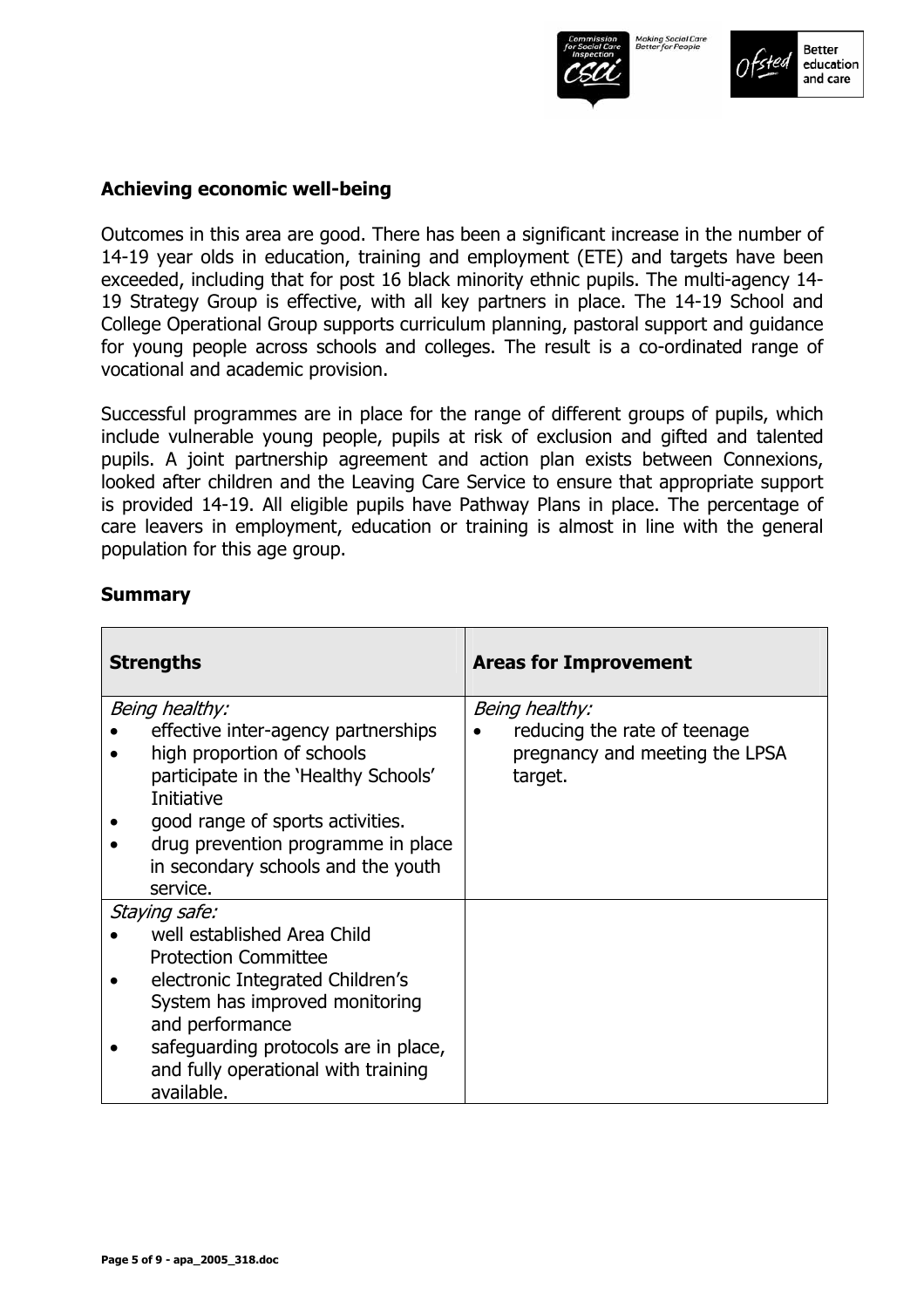



| Enjoying and achieving:<br>Good quality early years provision.<br>Standards above national averages<br>at end of KS1,2,3,4<br>Good range of extra-curricular and<br>wrap-around services<br>Co-ordinated programme of<br>recreational activities for all children<br>and young people. | Enjoying and achieving:<br>reducing the small number of actions<br>against EY providers<br>improving the attendance and<br>$\bullet$<br>educational achievement of looked<br>after children<br>reducing unauthorised absence in<br>$\bullet$<br>secondary schools<br>reducing the rate of exclusions.<br>$\bullet$ |
|----------------------------------------------------------------------------------------------------------------------------------------------------------------------------------------------------------------------------------------------------------------------------------------|--------------------------------------------------------------------------------------------------------------------------------------------------------------------------------------------------------------------------------------------------------------------------------------------------------------------|
| Making a positive contribution:<br>good engagement with children and<br>young people<br>transitional plans in place for all care<br>leavers<br>systems in place to identify, and<br>work with, children and young<br>people at risk of offending.                                      |                                                                                                                                                                                                                                                                                                                    |
| Achieving economic well-being:<br>high number of care leavers in<br>education, training and employment.<br>good partnership arrangements<br>between Connexions, looked after<br>children and the leaving care service<br>pathway plans in place.                                       |                                                                                                                                                                                                                                                                                                                    |

#### **Service Management**

The council has consulted well with stakeholders and the Local Strategic Partnership to gain their views and commitment to partnership and a wide range of partnerships are in place. The Community Plan is clear and sets out the vision for the authority and the outcomes by which it will measure success. There is consistency across other key plans with identifiable links to the Community Plan and these also reflect the concept of partnership and cross-cutting priorities identified with stakeholders.

The council responds well to external review, learns from this, and develops plans to address areas of weakness. The council maintains a sound performance management framework. Capacity is used efficiently and action has been taken to modernise specific services and strengthen others. Resources are appropriately re-allocated to fund improvement priorities. The financial position continues to be strengthened but challenges remain for the future. There is a rigorous approach to financial planning, with clarity between members and senior management about financial risks and problems. Efficiency savings have been identified although the recruitment of foster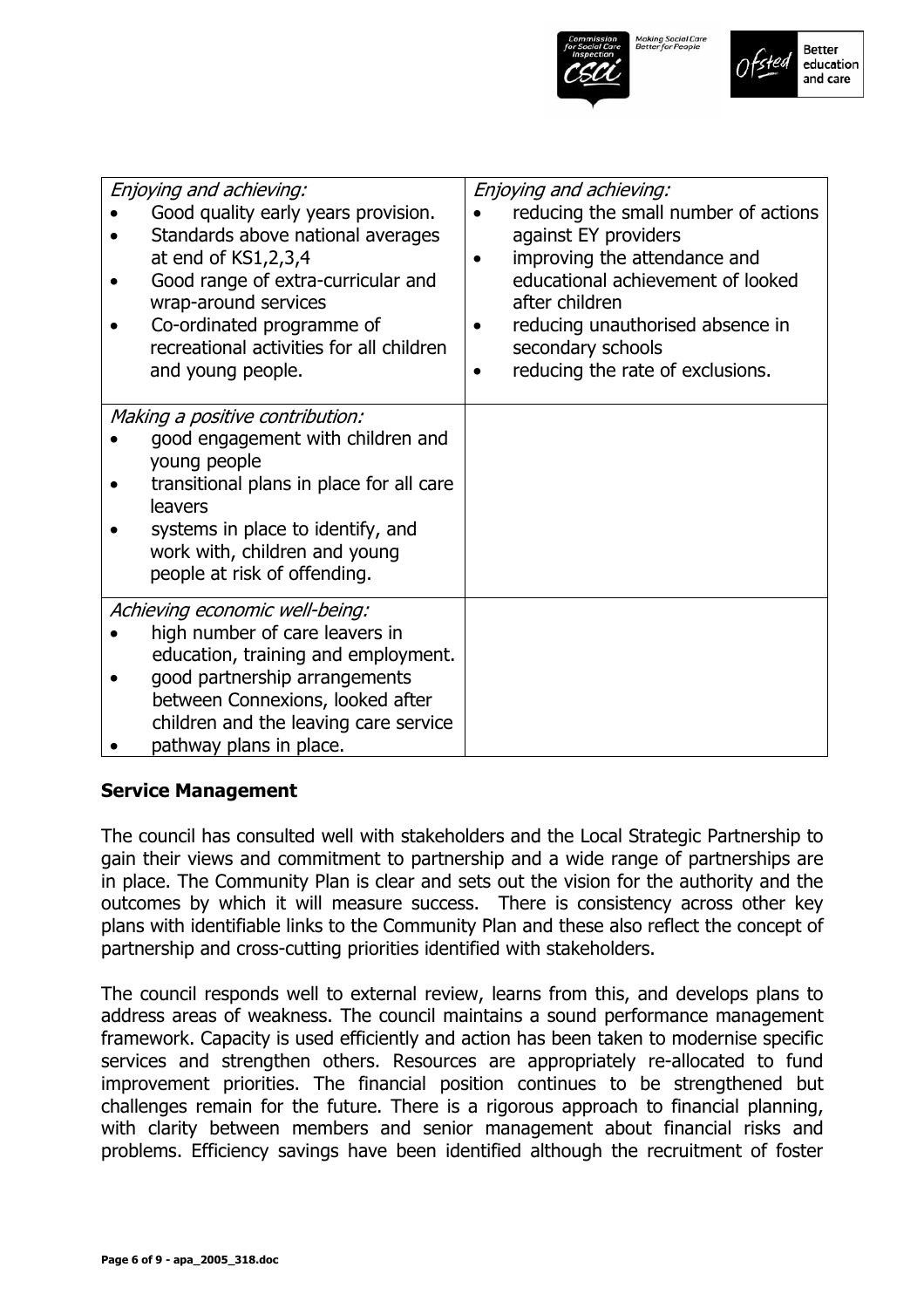



carers needs to be improved in order to help meet needs. Capacity is enhanced through improved partnership and procurement arrangements and the local authority is well placed to move forward. The council has a good capacity to improve. The new Childrenís Schools and Families Department will come into operation in May 2006. The Director of Social Services and Housing, remains statutory director of Children's Services, with the Director of Education, Arts and Leisure as the Director Designate of Children's Services.

#### **Areas for exploration in the joint area review:**

#### **Being healthy**

Healthy life-styles are promoted for children and young people:

- In reducing the rate of teenage pregnancy
- In meeting the LPSA target.

#### **Staying safe**

Agencies collaborate to safeguard children according to the requirements of current government guidance:

• The impact of the restructuring of the Area Child Protection Committee into a safeguarding board and the effect on the safeguarding of vulnerable children.

#### **Enjoying and achieving**

Early Years provision promotes children's development and well-being and helps them meet early learning goals:

• The progress made in reducing the small percentage of providers who require action following inspection.

Children and young people are enabled and encouraged to attend and enjoy school and to achieve highly:

- The action taken to improve the attendance and the educational achievement of looked after children
- Reduce unauthorised absence in secondary schools.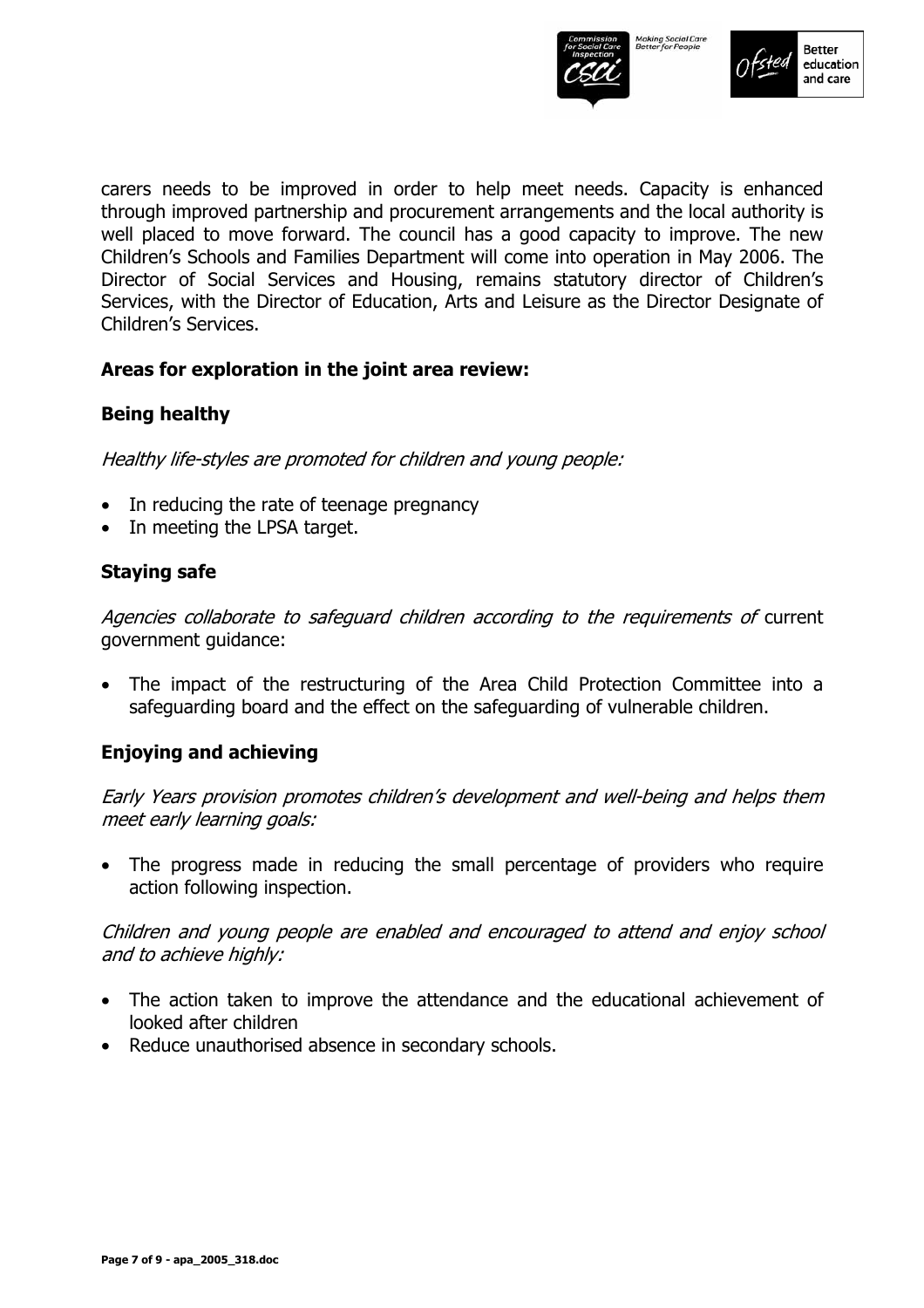



## **Final judgements**

Please see your final annual performance assessment judgements attached at the end of this letter.

Yours sincerely

Fitadry

**FLO HADLEY**  Divisional Manager Office for Standards in Education

The

**JONATHAN PHILLIPS**  Director – Quality, Performance and Methods Commission for Social Care Inspection